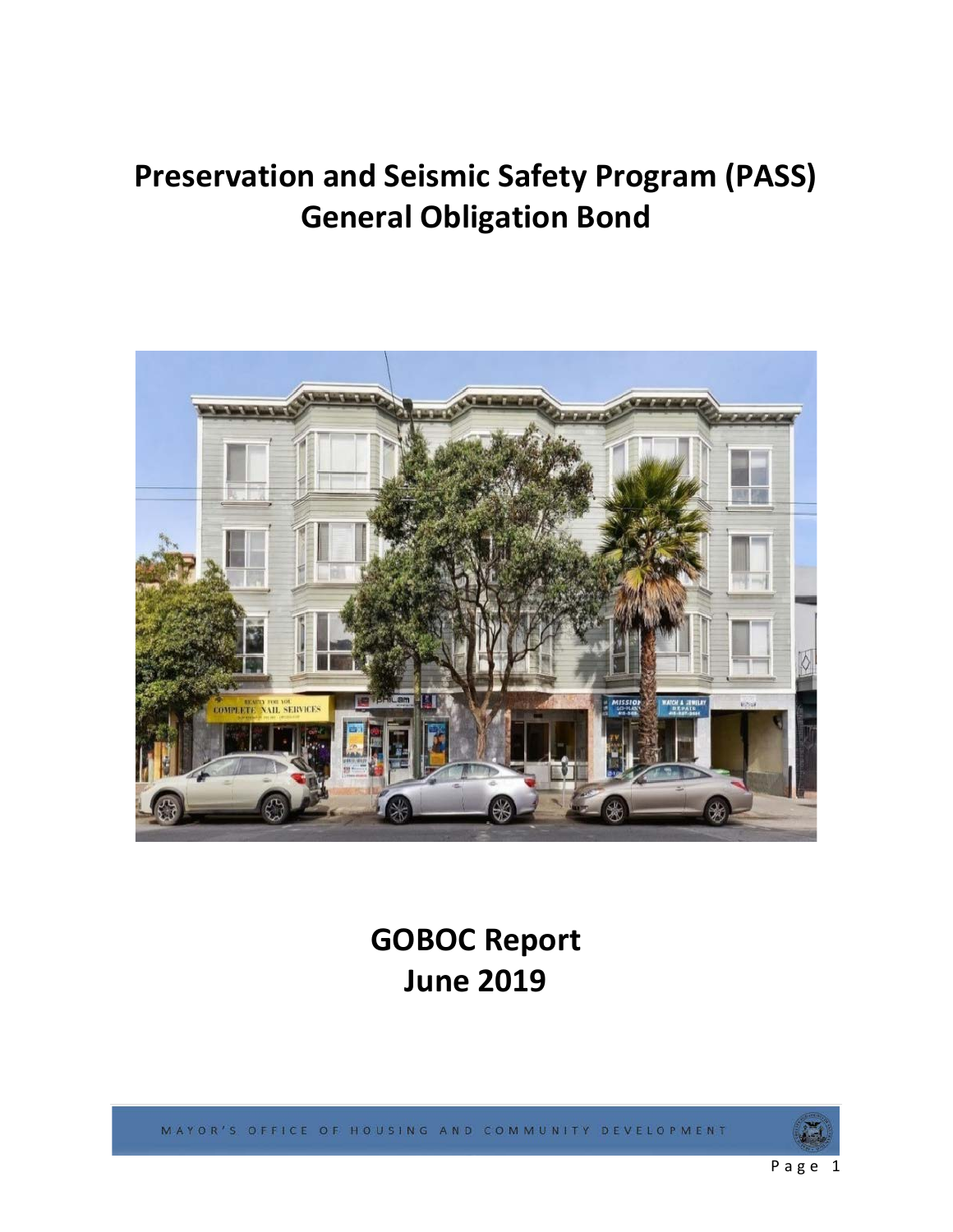### Table of Contents



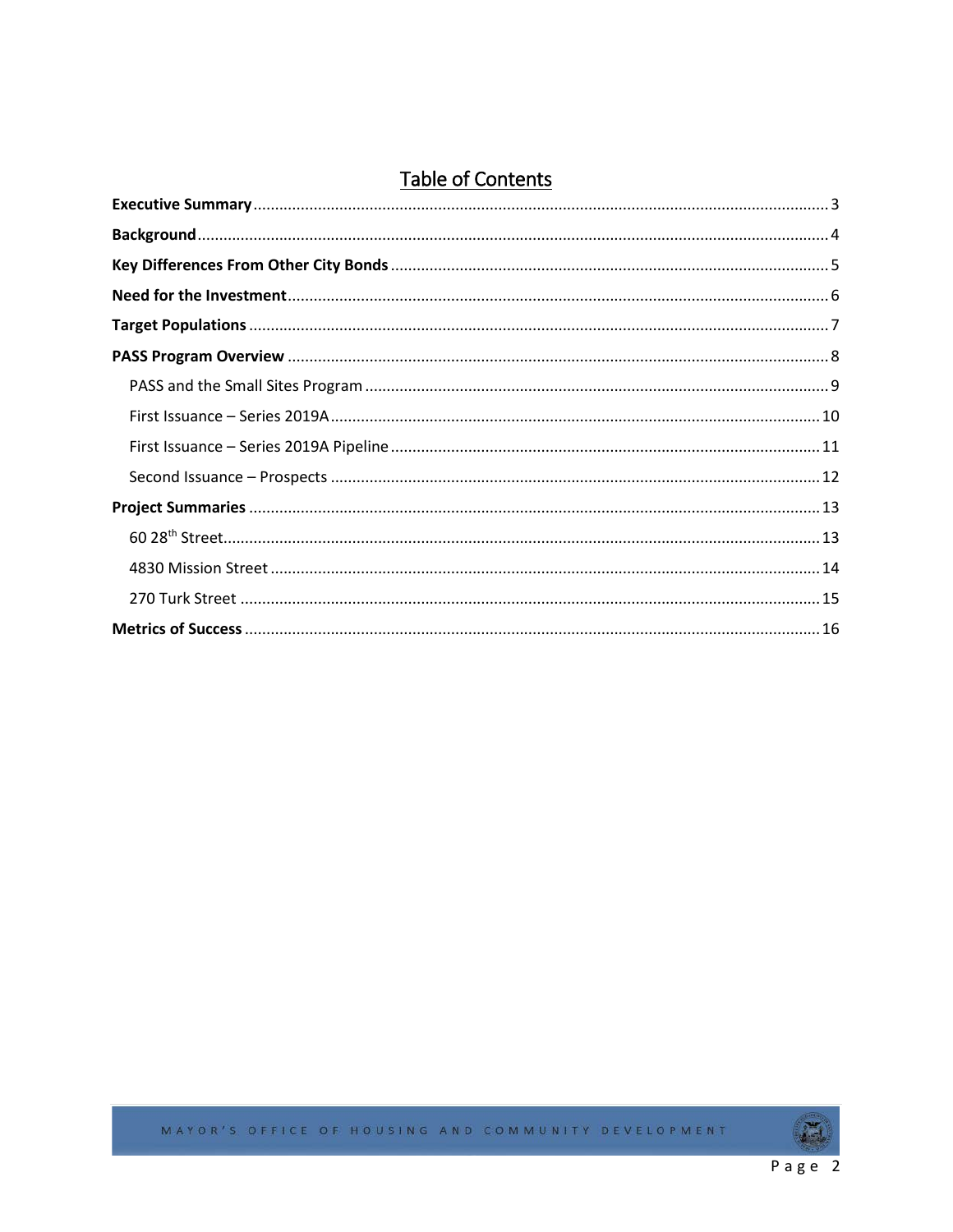## <span id="page-2-0"></span>Executive Summary

In November of 2016, the San Francisco voters authorized the City and County of San Francisco to repurpose existing bond authority, and issue up to \$260.7 million of general obligation bonds to address critical housing needs, protect residents, and stabilize communities. The bonds will fund the Preservation and Seismic Safety Program (PASS), and enable the City, acting by and through its Mayor's Office of Housing and Community Development (MOHCD), to:

- **Preserve affordability in existing housing at risk of market-rate conversion**
- **Protect San Franciscans living in apartments at risk of displacement**
- **Improve the earthquake resilience of San Francisco's building stock**

| <b>Program Categories</b>                                                        | PASS Program Funding <sup>1</sup>                                                            |
|----------------------------------------------------------------------------------|----------------------------------------------------------------------------------------------|
| Affordable (average of 80% AMI & up to 120% AMI)                                 | \$90 million - Below Market Rate Loans<br>\$14.7 million - Deferred Loans<br>\$104.7 million |
| Affordable (average of 80% AMI & up to 120% AMI) &<br>Market Rate (unrestricted) | \$156 million - Market Rate Loans                                                            |
| <b>TOTAL</b>                                                                     | \$260.7 million                                                                              |

*The estimated PASS program funding is as follows:*

<span id="page-2-1"></span><sup>&</sup>lt;sup>1</sup> PASS Program Funding (Below Market Rate Loans, Deferred Loans, and Market Rate Loans) is expected to be combined with to maximize the total bond proceeds available to preserve affordable housing.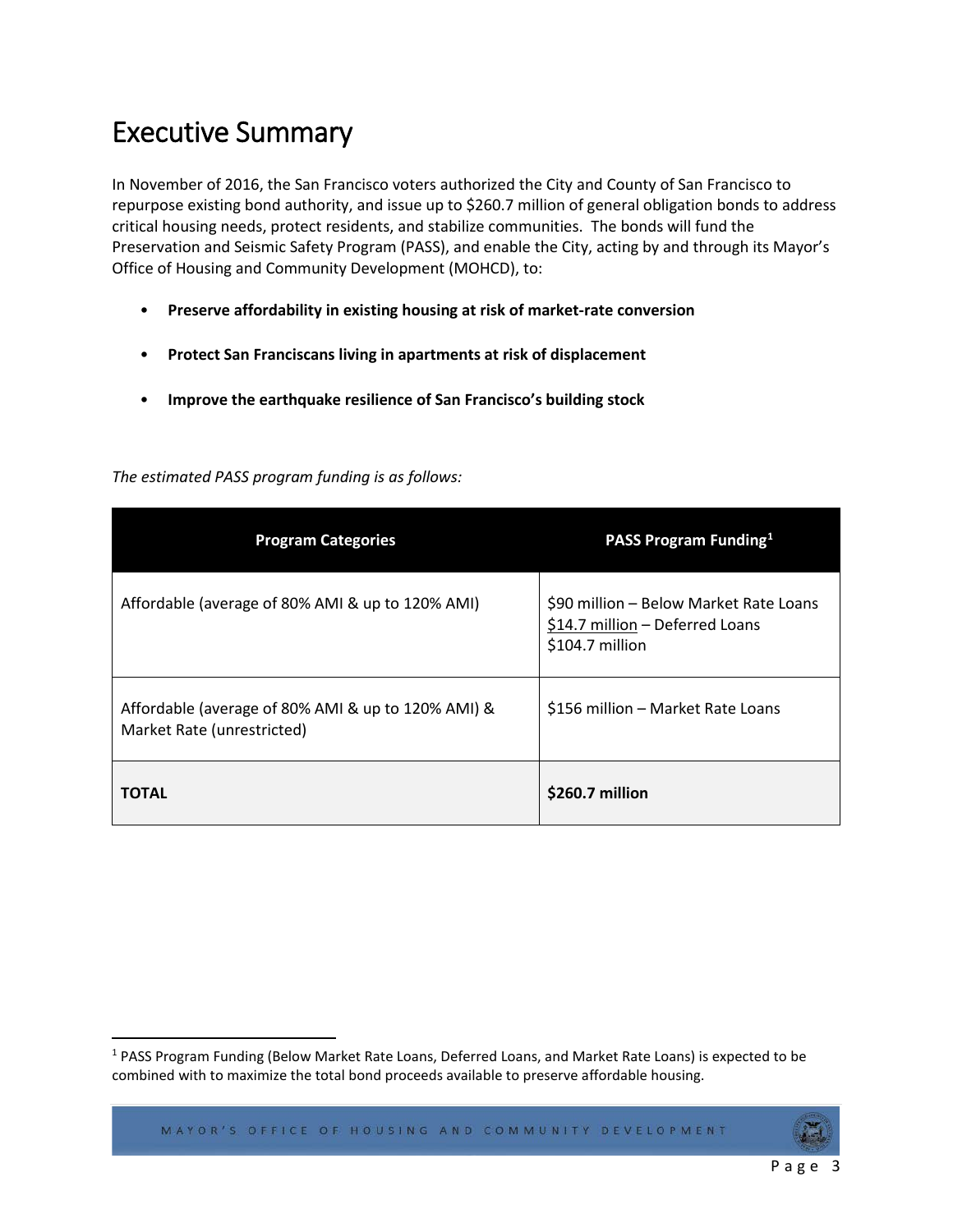## <span id="page-3-0"></span>**Background**

Since 2012, City leaders and voters have repeatedly demonstrated their support for policies and investments that address the housing needs of San Francisco's workforce and vulnerable residents. In 2012, voters approved the creation of the Housing Trust Fund. In 2015, 74% of voters approved Proposition A, a \$310 million general obligation affordable housing bond. Then in 2016, 76% of voters approved Proposition C to repurpose \$260.7 million in unused bond capacity to fund the Preservation and Seismic Safety Program (PASS).

The repurposed bond capacity originated from the Seismic Safety Loan Program (SSLP), which was passed by the voters in 1992 Proposition A. The SSLP provided low-cost financing for property owners to perform seismic retrofits after the 1989 Loma Prieta earthquake. A total of \$350 million of SSLP funding was authorized to finance affordable and market rate buildings, as follows:

- \$150 million for affordable buildings
	- o \$90 million for Below Market Rate Loans
	- o \$60 million for Deferred Loans
- \$200 million for Market Rate Loans to unrestricted buildings

Over the 20 years that followed, the SSLP was underutilized with only \$89.3 million of bonds issued, of the original \$350 million in bond authority. Affordable housing advocates, in partnership with MOHCD, responded with a proposal to broaden the scope of the unused funding to finance the acquisition, improvement, and rehabilitation of at-risk multifamily residential buildings and to convert those buildings to permanent affordable housing. The 2016 approval to expand the eligible uses of the SSLP has resulted in the development of the PASS Program.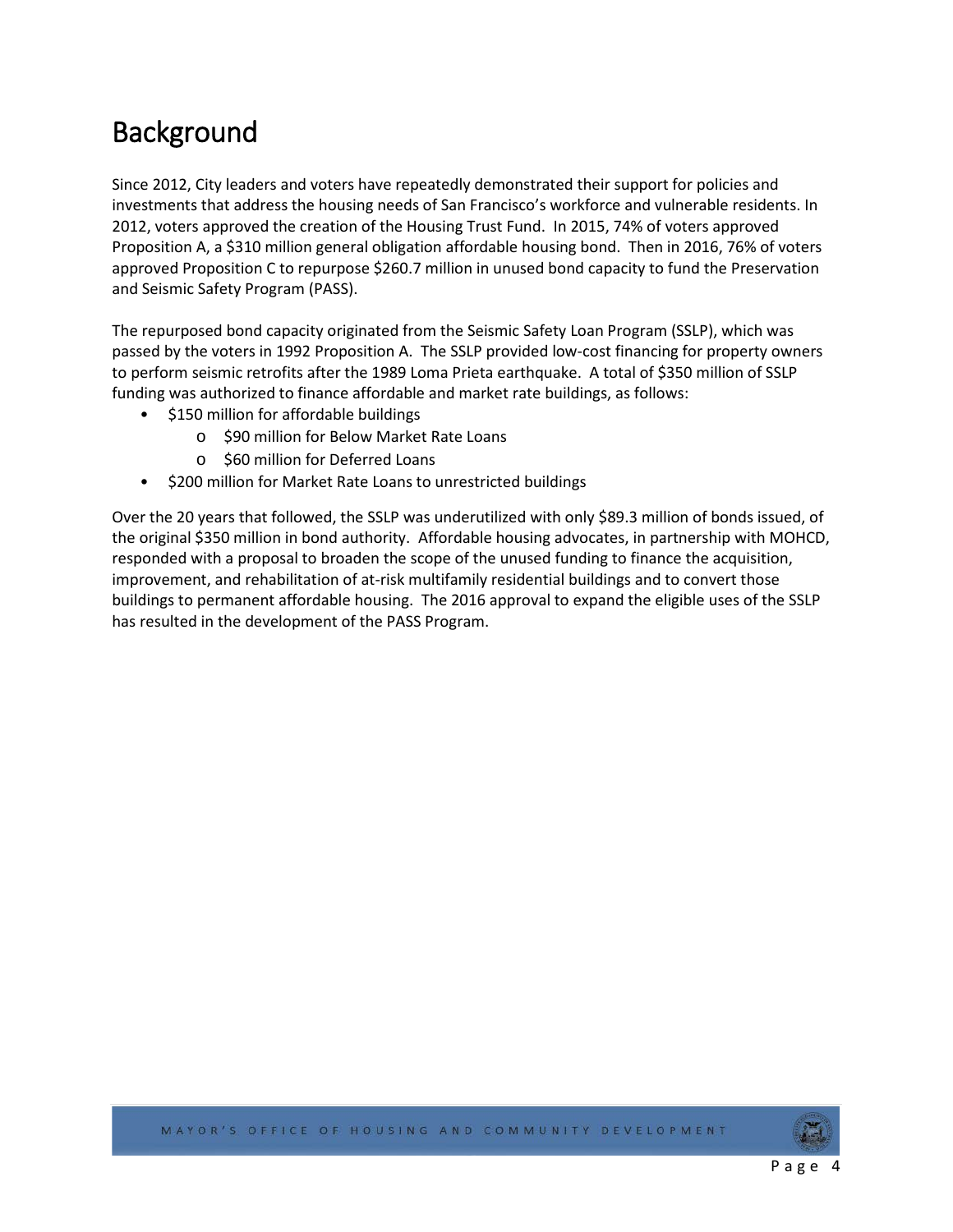### <span id="page-4-0"></span>Key Differences From Other City Bonds



With most General Obligation bonds, the City hires contractors to complete infrastructure improvements. For affordable housing, the City does not engage contractors directly or own the improvements directly. Rather, the City will make loans to developers who then hire contractors and own the improvements through Limited Liability Companies (LLCs). This approach allows projects to leverage outside investment. City loans help jump start development, as it is usually the least costly funding the project will receive. Loans to developers include affordability covenants to ensure that projects are affordable for the long-term.

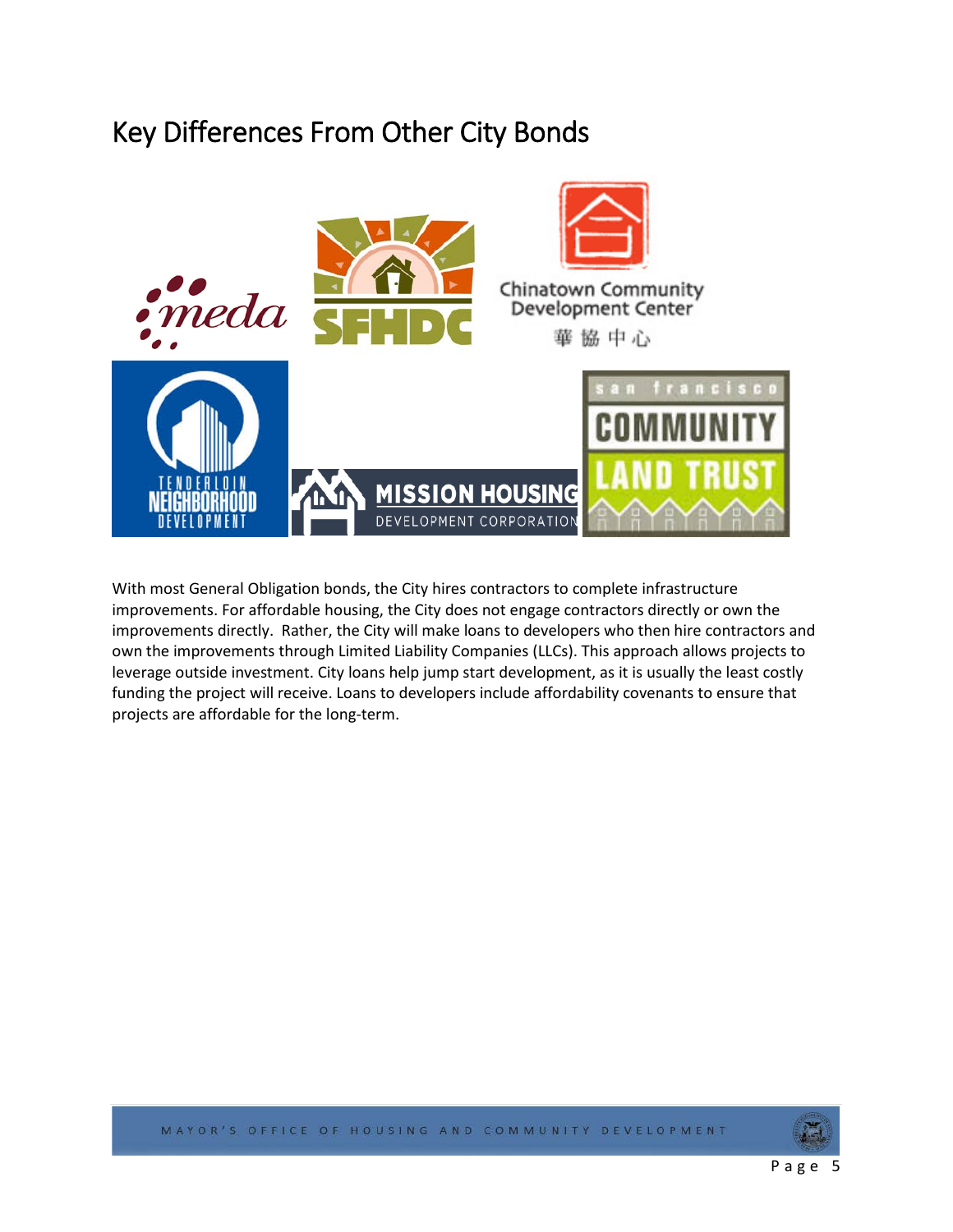### <span id="page-5-0"></span>Need for the Investment

Since 2011, market-rate rental costs have far outpaced income increases for most working households. This "affordability gap" leaves families and individuals vulnerable to displacement and homelessness. Though there has been significant affordable housing production and preservation in the last five years, a critical need for more affordable housing continues. High costs and low supply bring personal hardship, accelerate displacement, undermine balanced economic growth, and cause environmental damage as workers endure longer daily work commutes.

Further, as housing prices have risen, market pressures on the existing housing stock has increased. This Bond will assist in the acquisition and preservation of multifamily properties throughout San Francisco that are particularly vulnerable to market pressure resulting in property sales, increased evictions and rising tenant rents.

#### **Widening Affordability Gap**

The Affordability Gap is the difference between what housing costs and what households of various sizes can afford to pay. It is pegged to income level using the percentage of San Francisco's Area Median Income (AMI) and household size.

San Francisco has among the highest AMI in the nation, but for many it is still not enough to afford a market-rate apartment. For example, in 2018, a two-person household at 80% AMI earned \$75,750, which translates to an affordable rent of approximately \$1,894 for a one-bedroom apartment. Average one-bedroom market-rate apartments rent for \$3,450, leaving a gap of approximately \$1,556 more than is affordable. Larger households face an even greater affordability gap. For a household of four earning 80% of AMI, the monthly shortfall is \$3,432. For those earning less than 80% AMI a market-rate apartment can be completely out of reach.



**Market Rate Rent vs. Affordable Rent (80% AMI Households)**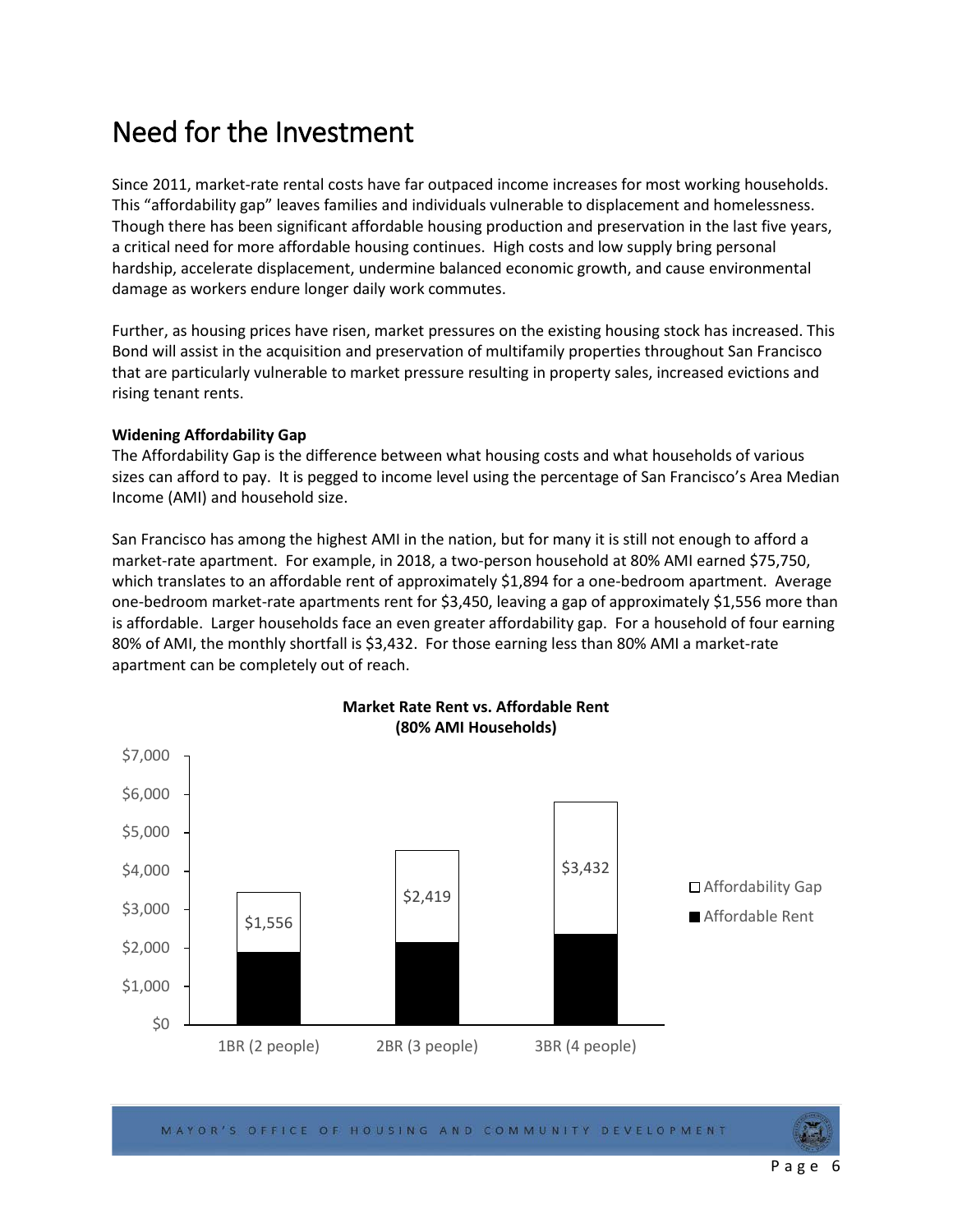## <span id="page-6-0"></span>Target Populations

The PASS Program funds will expand and preserve the affordable housing supply by:

- Taking at-risk multifamily properties off the speculative market and preserving them as permanent affordable housing
- Investing in properties with years of deferred maintenance to make them safer and healthier homes for San Franciscans
- Investing in neighborhoods to promote and preserve economic diversity
- Creating housing opportunities for a broad population, including families, seniors, single working adults, veterans, disabled households, and income levels ranging from extremely low- to moderate.











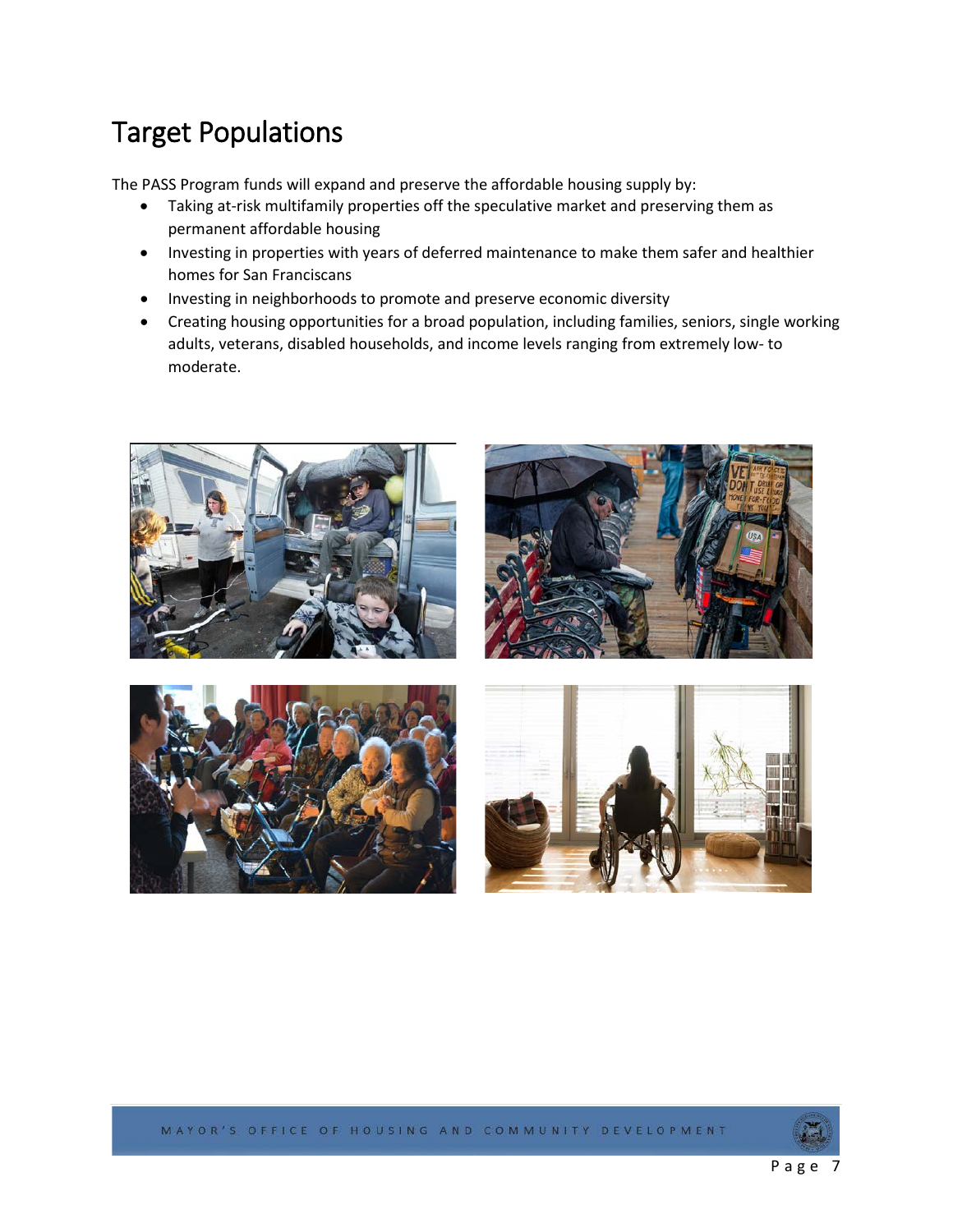## <span id="page-7-0"></span>PASS Program Overview

PASS plays a critical role in the City's anti-eviction and preservation strategy to finance the acquisition and rehabilitation of at-risk multifamily buildings, remove them from the speculative market, and preserve them as permanently affordable housing. Specifically, PASS provides access to a nimble source of low-cost and long-term financing that is not currently available on the conventional market, or through MOHCD's existing financing programs. It is anticipated that in aggregate, the PASS Program will facilitate the preservation of up to 1,400 apartments, reduce the need for other public resources, support the long-term financial feasibility of participating developments, and allow preservationoriented sponsors to compete more effectively in the acquisition of at-risk buildings offered in the open market.

PASS provides MOHCD's borrowers with low-cost and long-term access to debt financing to acquire, rehabilitate, and preserve existing buildings as permanently affordable housing. Eligible projects may be small buildings like those typically funded by the City's Small Sites Program (e.g. 5 to 25 units), larger multifamily structures (e.g. 25+ units), or Single Room Occupancy hotels (SROs) of all sizes.

#### **Eligible Uses**

- Acquisition/rehabilitation, preservation of affordable housing, and seismic retrofits
- Small sites (5 to 25 unit buildings)
- Larger multifamily and mixed-use residential buildings (25+ units)
- Single-Room Occupancy hotels

#### **What is not PASS Eligible?**

- New construction
- Acquisition without rehabilitation

PASS loans shall be fully secured by a first-position lien against the fee interest of the property and may be structured as either Acquisition/Construction Loans (Direct Financing), or Permanent Loans (Take-out Financing). Loans may be comprised of a combination of (i) Below Market Rate Loans, (ii) Deferred Loans, or (iii) Market Rate Loans. With little to no anticipated demand for market rate properties, MOHCD staff expect that each eligible affordable property will be financed with a combination of all three funding sources to maximize the utilization of the bond proceeds at the lowest interest rate to borrowers.

MOHCD's occupancy restrictions will be recorded against the deed and permanently restrict all units to households earning no more than 120% of AMI at turnover, and require that the project's combined average rents are no higher than 80% of AMI.

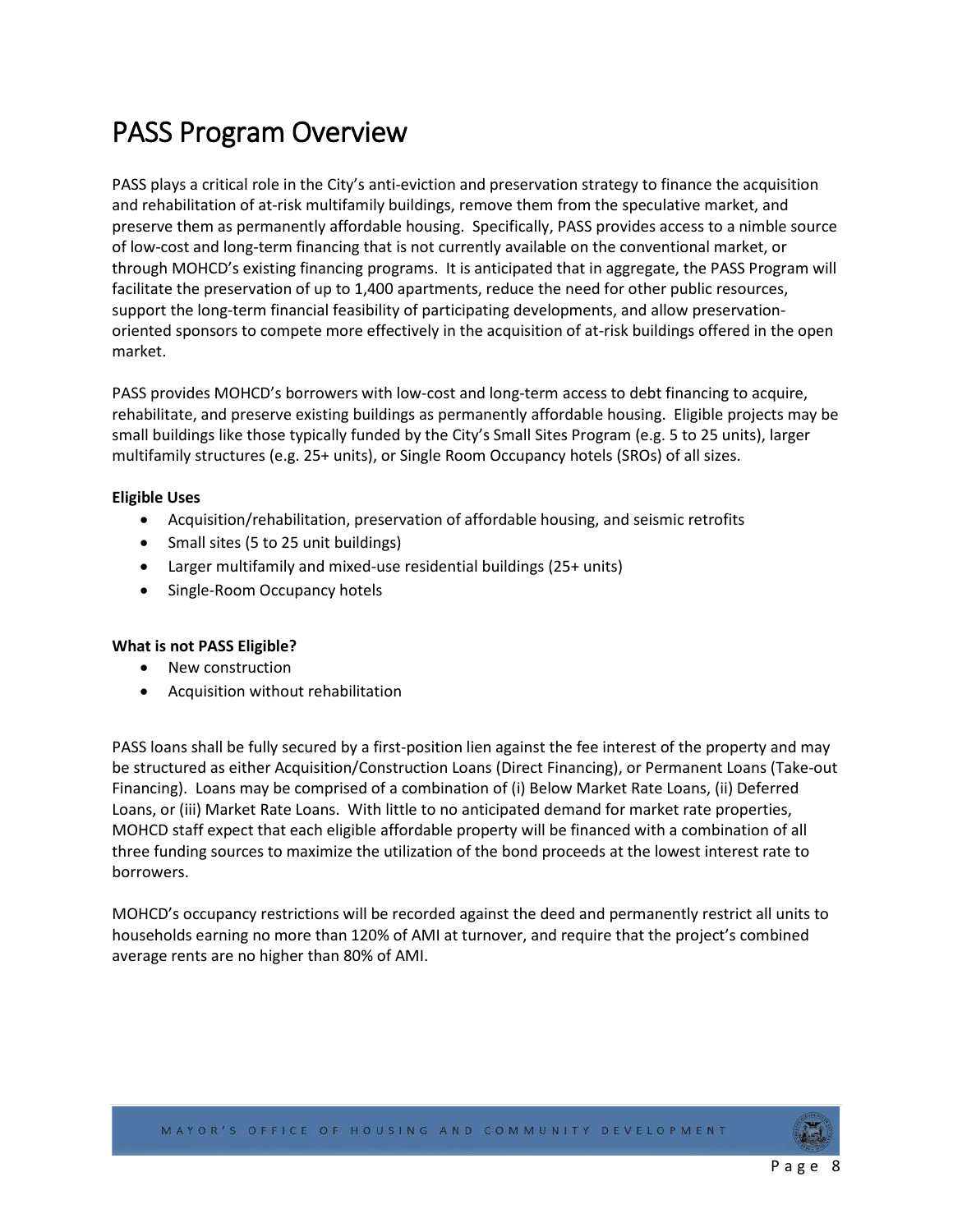### <span id="page-8-0"></span>PASS and the Small Sites Program

The Small Sites Program (SSP) is an acquisition and rehabilitation subsidy loan program for existing, typically rent-controlled, buildings of up to 25 units. The program was created to protect and establish long-term affordable housing in smaller properties throughout San Francisco that are particularly vulnerable to market pressure resulting in property sales, increased evictions and rising tenant rents. In the face of this increasing pressure on tenants, the City developed the Small Sites Program in order to support non-profit and for-profit entities to successfully remove these sites from the market and restrict them for the long-term. The overarching program goals are to:

- **1) Protect and stabilize housing for current tenants at a range of income levels**
- **2) Remove SSP properties from the speculative market while increasing the supply of permanently affordable rental housing**
- **3) Create financially stable, self-sustaining housing that serves multiple generations of low to moderate income households**

To date, SSP has provided \$62.78 million in financing to preserve 29 developments with 211 residential units, and 13 commercial spaces. The PASS Program will complement and enhance MOHCD's ongoing anti-displacement and preservation work under the SSP Program. By replacing more expensive conventional debt with low-cost, long-term senior PASS financing, the City will significantly reduce borrowing costs and the need for other public resources such as SSP. Additional benefits include improved financial feasibility, deeper levels of affordability, and new tools to enable preservationoriented developers to compete more effectively in the acquisition of at-risk buildings offered in the open market.



Ani Rivera - Small Sites Property Ani is Director of Galeria de la Raza Renter for 20 years



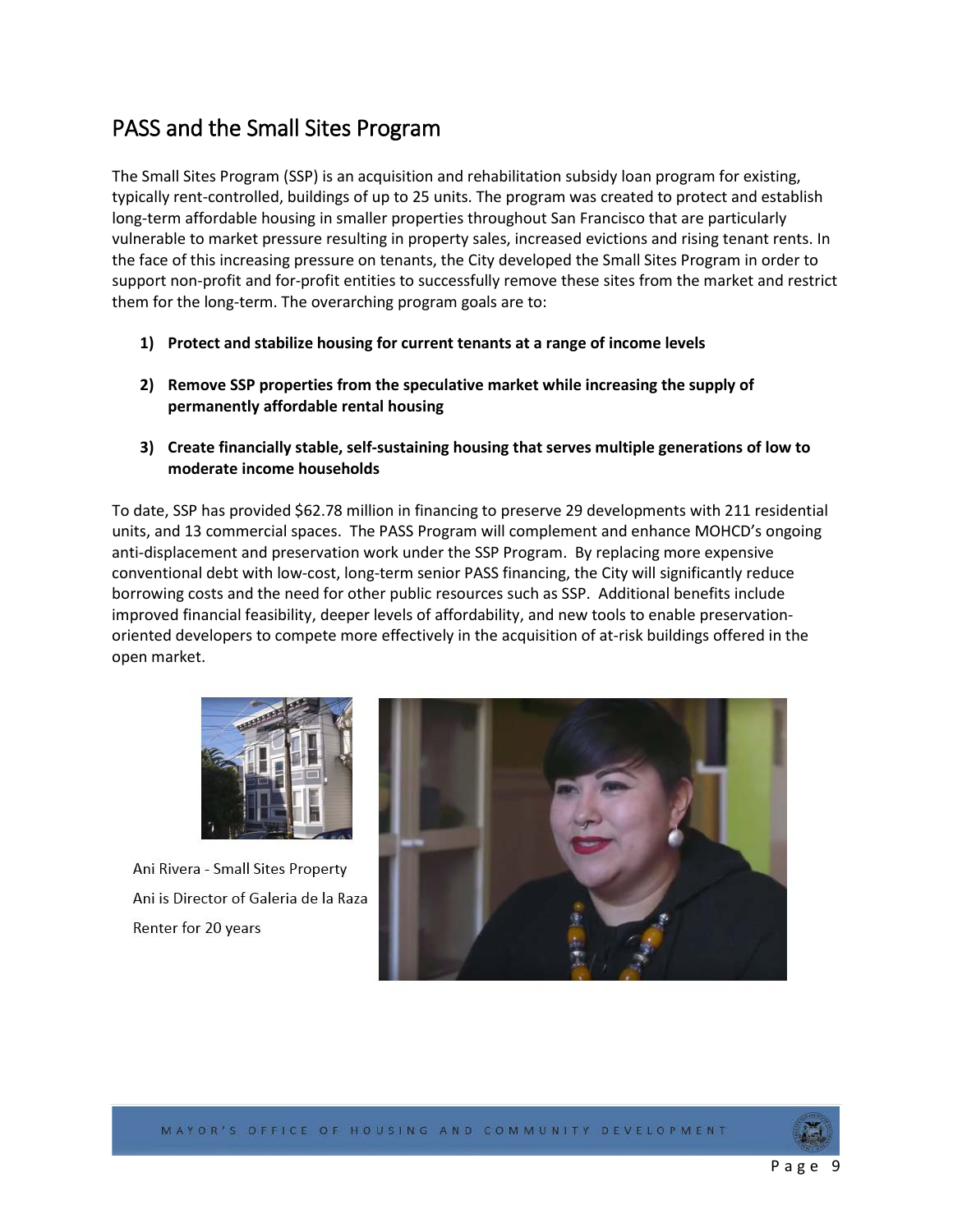### <span id="page-9-0"></span>First Issuance – Series 2019A

#### **Highlights**

- February 2019 the City issued the first round of funding for the PASS Program in the amount of \$72.42 million, and a blended loan interest rate of 3.41% for up to 40 years.
- March 2019 PASS Program Regulations adopted by Citywide Affordable Housing Loan Committee
- May 2019 First PASS loan closing of 30 project pipeline
	- o Total Funding: \$1.022 million
- June 2019 Second and Third PASS loan closings
	- o Total Funding: \$3.212 million

|                                    |                    | <b>Below</b>       |                 |               |  |
|------------------------------------|--------------------|--------------------|-----------------|---------------|--|
|                                    | <b>Market Rate</b> | <b>Market Rate</b> | <b>Deferred</b> | <b>Total</b>  |  |
|                                    | Loans              | Loans              | Loans           | <b>Amount</b> |  |
| <b>SOURCES AND USES</b>            |                    |                    |                 |               |  |
| Sources:                           |                    |                    |                 |               |  |
| Series 2019A Par Amount            | 41,382,961         | 26,683,149         | 4,353,890       | 72,420,000    |  |
| <b>Total Sources</b>               | 41,382,961         | 26,683,149         | 4,353,890       | 72,420,000    |  |
| Uses:                              |                    |                    |                 |               |  |
| <b>Project Fund Deposits</b>       |                    |                    |                 |               |  |
| Project Fund                       | 40,835,032         | 26,329,853         | 4,296,243       | 71,461,128    |  |
| <b>CSA Audit Fee</b>               | 81,670             | 52,660             | 8,592           | 142,922       |  |
| <b>Total Project Fund Deposits</b> | 40,916,702         | 26,382,512         | 4,304,836       | 71,604,050    |  |
| Cost of Issuance                   | 307,435            | 198,230            | 32,345          | 538,011       |  |
| Underwriter's Discount             | 117,440            | 75,723             | 12,356          | 205,519       |  |
| <b>CGOBOC Fee</b>                  | 41,383             | 26,683             | 4,354           | 72,420        |  |
| <b>Total Delivery Expense</b>      | 465,623            | 300,227            | 48,988          | 814,839       |  |
| <b>Total Uses</b>                  | 41,382,961         | 26,683,149         | 4,353,890       | 72,420,000    |  |

Page 10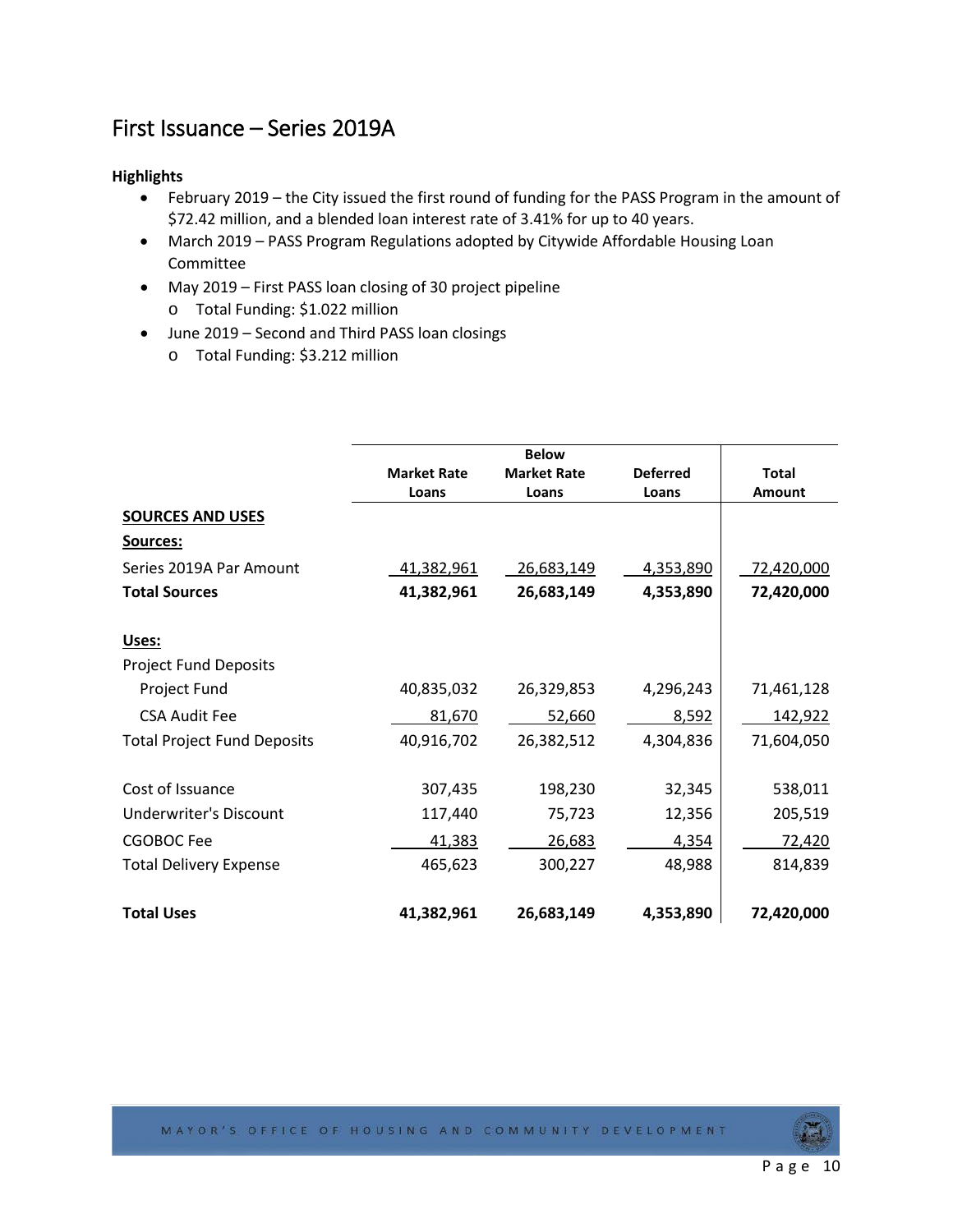## <span id="page-10-0"></span>First Issuance – Series 2019A Pipeline

| Issuance     |                       |              |                | <b>Estimated</b><br>Loan<br><b>Disbursement</b> | <b>Market</b><br>Rate | <b>Below</b><br><b>Market</b><br>Rate | <b>Deferred</b> | <b>Total PASS</b> |
|--------------|-----------------------|--------------|----------------|-------------------------------------------------|-----------------------|---------------------------------------|-----------------|-------------------|
| #            | <b>Project Name</b>   | Sponsor      | Units          | Date                                            | Loan                  | Loan                                  | Loan            | Loans             |
| $\mathbf{1}$ | 60 28th Street        | <b>MEDA</b>  | 6              | 5/31/2019                                       | 583,971               | 376,607                               | 61,422          | 1,022,000         |
| 1            | Purple House          | <b>SFCLT</b> | 10             | 6/30/2019                                       | 610,339               | 394,461                               | 64,140          | 1,069,000         |
| $\mathbf{1}$ | 1201 Powell Street    | CCDC         | 17             | 6/30/2019                                       | 1,165,656             | 751,740                               | 122,604         | 2,143,000         |
| $\mathbf{1}$ | 4830 Mission Street   | <b>MEDA</b>  | 21             | 7/31/2019                                       | 6,336,826             | 4,086,665                             | 666,509         | 11,090,000        |
| $\mathbf{1}$ | 1411 Florida Street   | <b>MEDA</b>  | 7              | 7/31/2019                                       | 942,810               | 608,025                               | 99,165          | 1,650,000         |
| 1            | 3280 17th Street      | <b>MEDA</b>  | 11             | 7/31/2019                                       | 3,296,978             | 2,126,245                             | 346,777         | 5,770,000         |
| $\mathbf{1}$ | 65-69 Woodward        | <b>MEDA</b>  | 6              | 8/31/2019                                       | 874,242               | 563,805                               | 91,953          | 1,530,000         |
| $\mathbf{1}$ | 462 Green Street      | CCDC         | 6              | 8/31/2019                                       | 268,558               | 173,195                               | 28,247          | 470,000           |
| $\mathbf{1}$ | 3840 Folsom Street    | <b>MEDA</b>  | 4              | 9/30/2019                                       | 377,124               | 243,210                               | 39,666          | 660,000           |
| $\mathbf{1}$ | 937 Clay Street       | CCDC         | 73             | 9/30/2019                                       | 2,125,608             | 1,370,820                             | 223,572         | 3,720,000         |
| $\mathbf{1}$ | 654 Capp Street       | <b>MEDA</b>  | 6              | 10/31/2019                                      | 1,222,796             | 788,590                               | 128,614         | 2,140,000         |
| $\mathbf 1$  | 305 San Carlos Street | <b>MEDA</b>  | 10             | 10/31/2019                                      | 1,474,212             | 950,730                               | 155,058         | 2,580,000         |
| 1            | 534 Natoma Street     | <b>SFCLT</b> | 5              | 12/31/2019                                      | 697,108               | 449,570                               | 73,322          | 1,220,000         |
| $\mathbf 1$  | 1500 Cortland Avenue  | MEDA         | $\overline{4}$ | 12/31/2019                                      | 428,550               | 276,375                               | 45,075          | 750,000           |
| $\mathbf{1}$ | 3800 Mission Street   | MEDA         | 5              | 2/29/2020                                       | 742,820               | 479,050                               | 78,130          | 1,300,000         |
| 1            | 270 Turk Street       | <b>TNDC</b>  | 86             | 3/31/2020                                       | 7,485,340             | 4,827,350                             | 787,310         | 13,100,000        |
| $\mathbf{1}$ | 568 Natoma Street     | <b>SFCLT</b> | 5              | 3/31/2020                                       | 565,686               | 364,815                               | 59,499          | 990,000           |
| $\mathbf{1}$ | Merry-Go-Round House  | <b>SFCLT</b> | 14             | 6/30/2020                                       | 1,165,656             | 751,740                               | 122,604         | 2,040,000         |
| $\mathbf{1}$ | 1535 Jackson Street   | CCDC         | 19             | 6/30/2020                                       | 1,017,092             | 655,930                               | 106,978         | 1,780,000         |
| 1            | Pigeon Palace         | <b>SFCLT</b> | 6              | 9/30/2020                                       | 937,096               | 604,340                               | 98,564          | 1,640,000         |
| $\mathbf{1}$ | 1049 Market Street    | <b>THC</b>   | 15             | 12/31/2020                                      | 371,410               | 239,525                               | 39,065          | 650,000           |
| $\mathbf{1}$ | 151 Duboce Avenue     | <b>SFCLT</b> | 4              | 12/31/2020                                      | 342,840               | 221,100                               | 36,060          | 600,000           |
| $\mathbf{1}$ | 344 Precita Avenue    | <b>MEDA</b>  | 3              | 3/31/2021                                       | 531,402               | 342,705                               | 55,893          | 930,000           |
| $\mathbf{1}$ | Gran Oriente Filipino | <b>MHDC</b>  | 24             | 6/30/2021                                       | 3,119,844             | 2,012,010                             | 328,146         | 5,460,000         |
| $\mathbf{1}$ | 308 Turk Street       | <b>SFCLT</b> | 20             | 6/30/2021                                       | 1,725,628             | 1,112,870                             | 181,502         | 3,020,000         |
| $\mathbf{1}$ | 1684 Grove Street     | <b>SFCLT</b> | 3              | 12/31/2021                                      | 479,976               | 309,540                               | 50,484          | 840,000           |
| $\mathbf{1}$ | 1353 Folsom Street    | <b>SFCLT</b> | 3              | 12/31/2021                                      | 497,118               | 320,595                               | 52,287          | 870,000           |
| 1            | 70 Belcher Street     | <b>SFCLT</b> | 5              | 1/31/2022                                       | 645,682               | 416,405                               | 67,913          | 1,130,000         |
| $\mathbf{1}$ | 380 San Jose Avenue   | MEDA         | 4              | 1/31/2022                                       | 457,120               | 294,800                               | 48,080          | 800,000           |
| 1            | 644 Guerrero Street   | <b>MEDA</b>  | 4              | 1/31/2022                                       | 382,838               | 246,895                               | 40,267          | 670,000           |
| Subtotal     | 30 projects           |              | 406            |                                                 | 40,872,326            | 26,359,708                            | 4,298,906       | 71,634,000        |

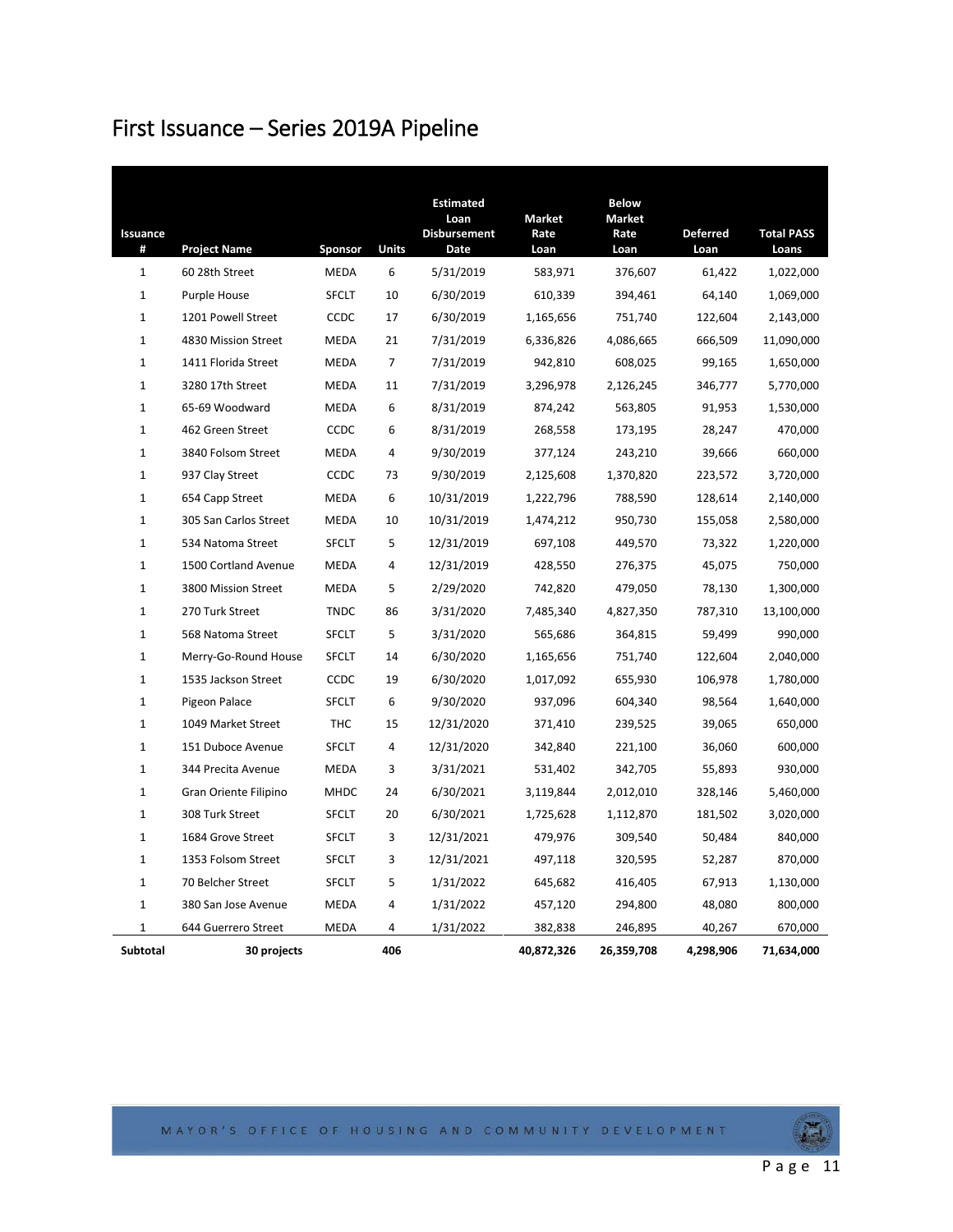## <span id="page-11-0"></span>Second Issuance – Prospects

| Issuance<br>#  | <b>Project Name</b>  | Sponsor      | Units | Loan<br><b>Disbursement</b><br>Date |
|----------------|----------------------|--------------|-------|-------------------------------------|
| 2              | 3329 20th Street     | MEDA         | 10    | 11/30/2022                          |
| $\overline{2}$ | 269 Richland Avenue  | <b>MEDA</b>  | 6     | 3/31/2023                           |
| $\overline{2}$ | 4042 Fulton Street   | <b>SFCLT</b> | 5     | 3/31/2023                           |
| $\overline{2}$ | 63 Lapidge Street    | MEDA         | 6     | 4/30/2023                           |
| 2              | 3198 24th Street     | <b>MFDA</b>  | 8     | 5/31/2023                           |
| $\overline{2}$ | 1015 Shotwell Street | <b>MFDA</b>  | 10    | 5/31/2023                           |
| $\overline{2}$ | 2217 Mission Street  | <b>MEDA</b>  | 8     | 5/31/2023                           |
| $\overline{2}$ | 19 Precita Avenue    | <b>MEDA</b>  | 3     | 6/30/2023                           |
| $\mathfrak z$  | 35 Fair Avenue       | <b>MEDA</b>  | 4     | 7/31/2023                           |
| 2              | 3353 26th Street     | <b>MEDA</b>  | 10    | 11/30/2023                          |
| Subtotal       | 10 projects          |              | 70    |                                     |

MAYOR'S OFFICE OF HOUSING AND COMMUNITY DEVELOPMENT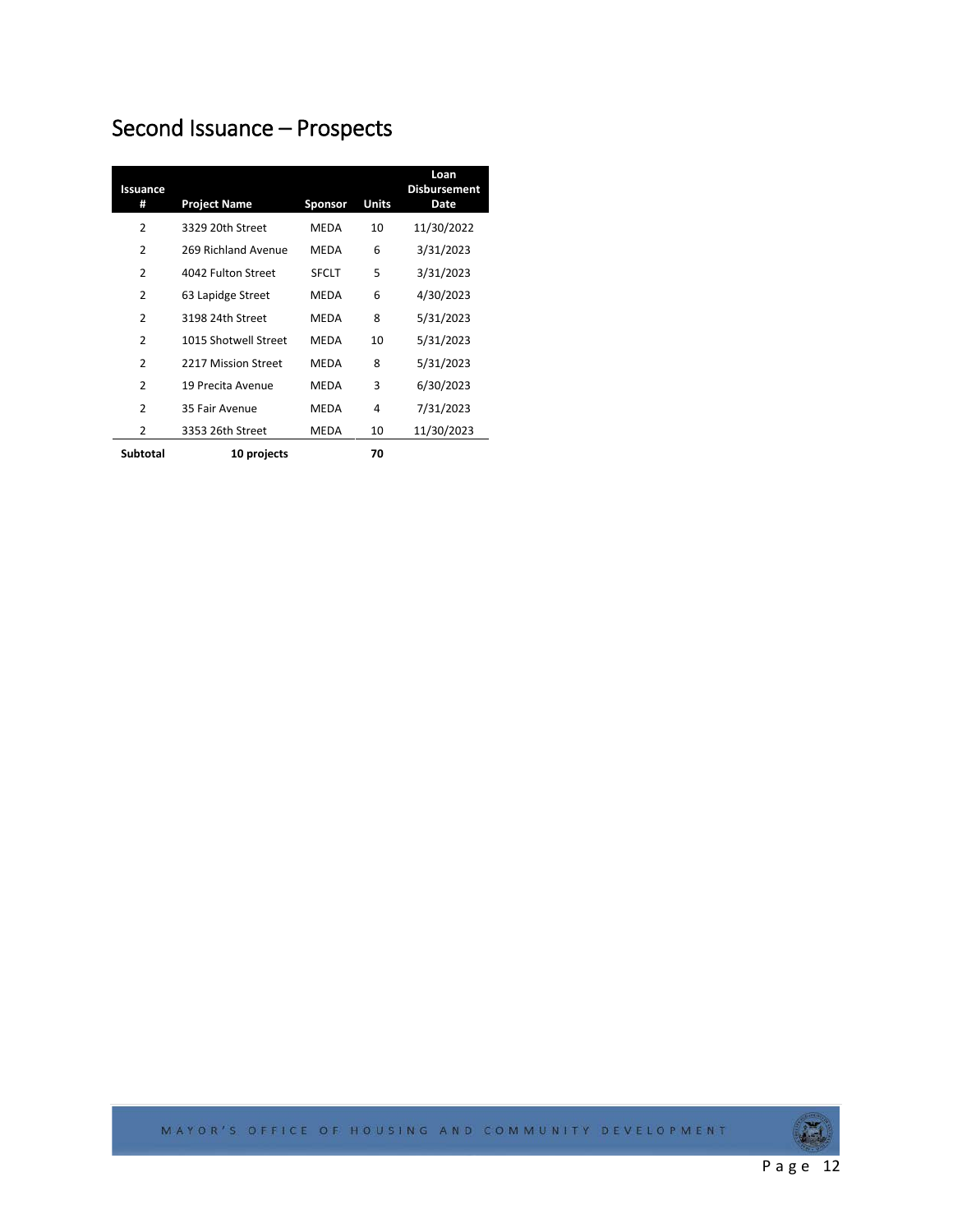### <span id="page-12-0"></span>Project Summaries

### <span id="page-12-1"></span>60 28th Street



#### **Project Details**

| <b>Mission Economic Development Agency</b> |
|--------------------------------------------|
| 60 28 <sup>th</sup> Street                 |
| Bernal Heights, District 8                 |
| 5/8/2019                                   |
| PASS, SSP                                  |
| 4 one bedrooms                             |
| 2 two bedrooms                             |
| 6 total units                              |
| \$1.022 million                            |
| \$3.213 million                            |
|                                            |

#### **Project Highlights**

- Households Served: Average rent affordable at 69% AMI, low- and moderate-income families with children, low-income seniors, multigenerational building residents.
- Takeout financing of a SFHAF loan, which funded the acquisition, moderate rehabilitation, and soft-story retrofit of a two-story building.
- Low-cost PASS financing facilitated a more comprehensive rehabilitation, while reducing the SSP subsidy by \$59,000.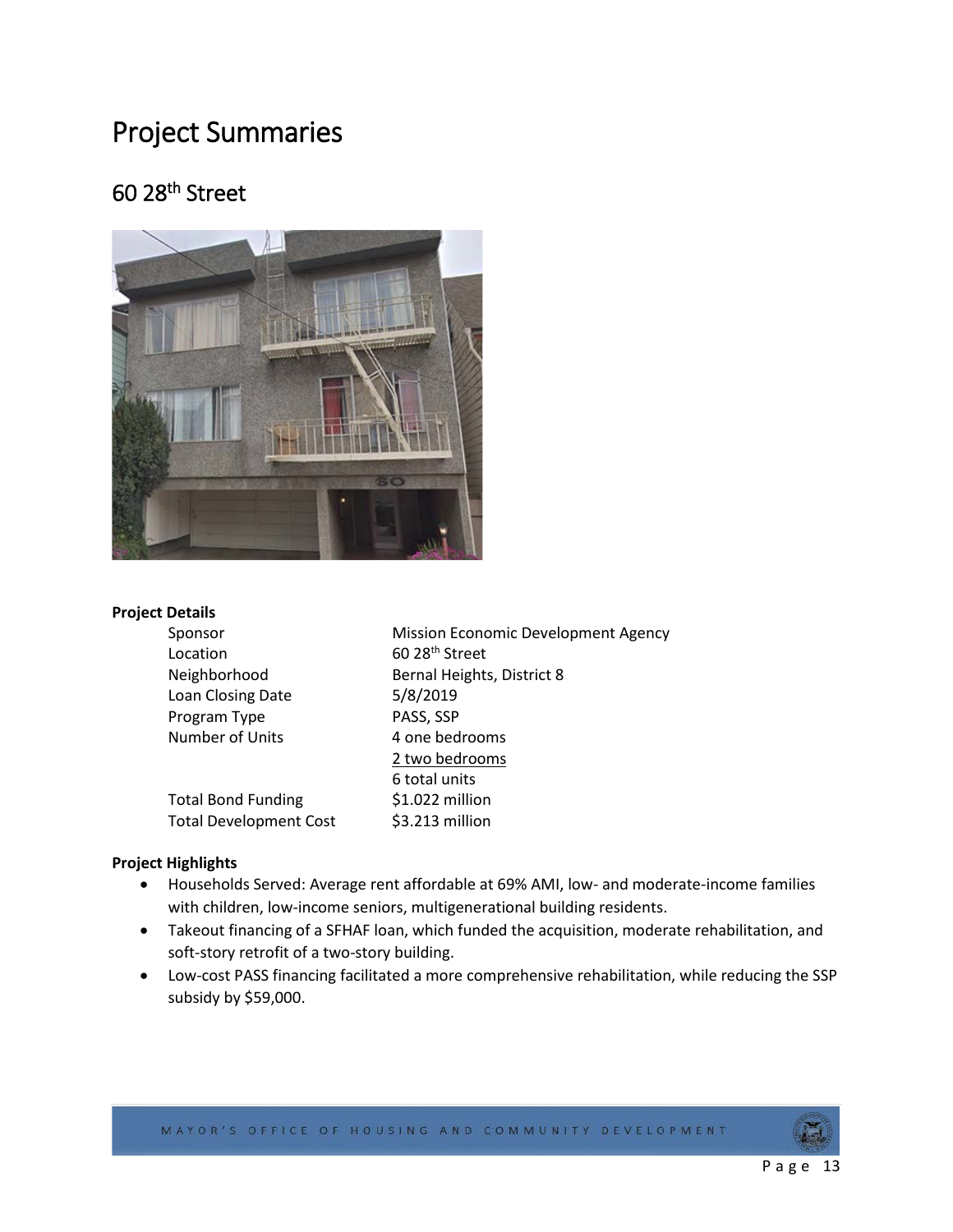### <span id="page-13-0"></span>4830 Mission Street



#### **Project Details**

| Sponsor                       | Mission Economic Development Agency |
|-------------------------------|-------------------------------------|
| Location                      | 4830 Mission Street                 |
| Neighborhood                  | Outer Mission, District 11          |
| Loan Closing Date             | Expected in July 2019               |
| Program Type                  | PASS, SSP                           |
| Number of Units               | 6 one bedrooms                      |
|                               | 15 two bedrooms                     |
|                               | 21 total units                      |
|                               | 6 commercial units                  |
| <b>Total Bond Funding</b>     | \$11.1 million                      |
| <b>Total Development Cost</b> | \$15.4 million                      |

#### **Project Highlights**

- Households Served: Average AMI < 73%, predominantly Latino and Filipino, including several multigenerational families with children and seniors.
- Expected takeout financing of a SFHAF loan, which funded the acquisition, moderate rehabilitation, and soft-story retrofit of a two-story building.
- Expected low-cost and long-term PASS financing will protect existing residents and local businesses, and reduce the subsidy needs from the Small Sites Program by approximately \$2 million.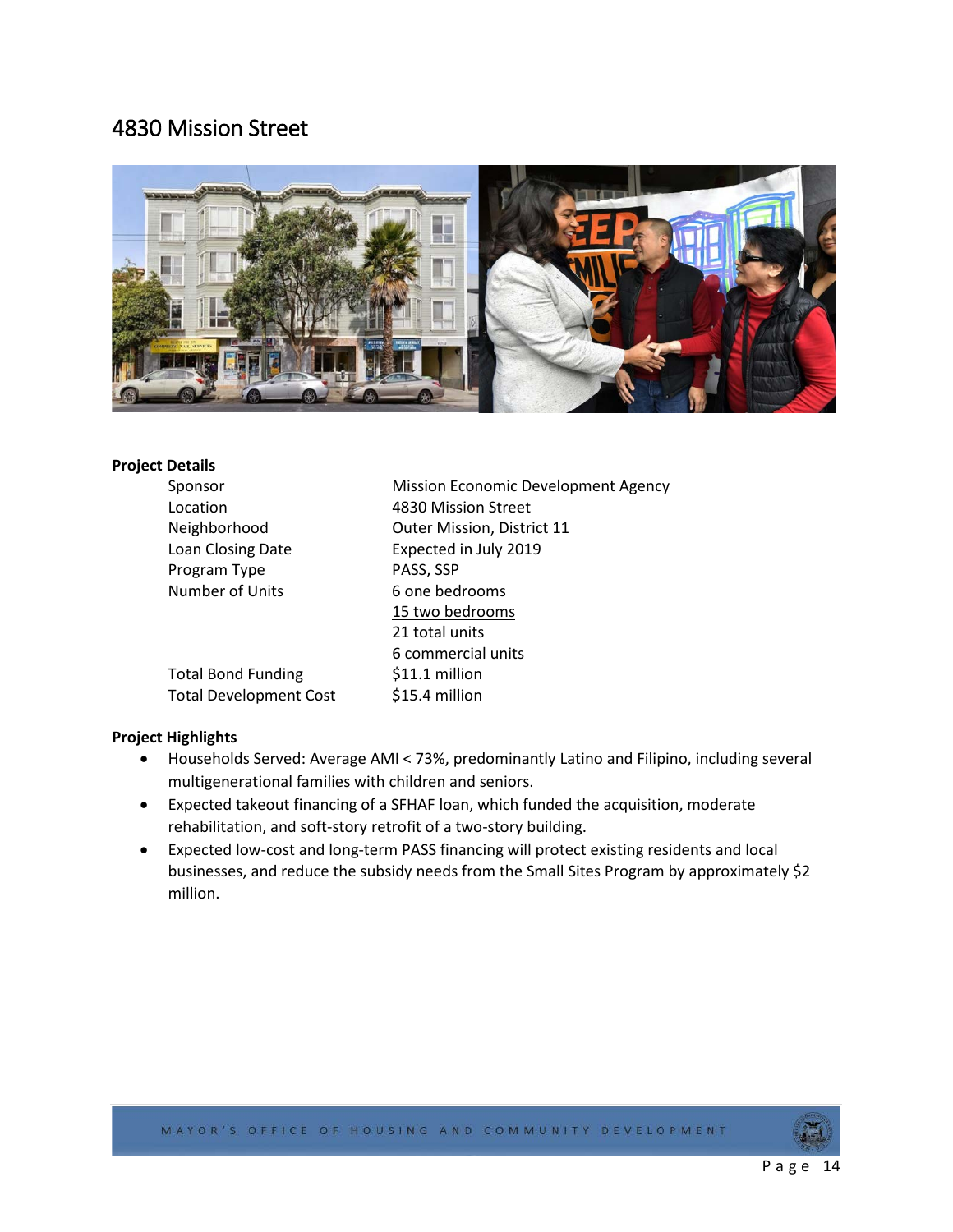### <span id="page-14-0"></span>270 Turk Street



#### **Project Details**

| Sponsor                       | Tenderloin Neighborhood Development Corporation |
|-------------------------------|-------------------------------------------------|
| Location                      | 270 Turk Street                                 |
| Neighborhood                  | Tenderloin, District 6                          |
| Loan Closing Date             | Expected in March 2020                          |
| Program Type                  | PASS, Big Sites                                 |
| Number of Units               | 69 studios                                      |
|                               | 17 one bedrooms                                 |
|                               | 86 total units                                  |
| <b>Total Bond Funding</b>     | \$13.1 million                                  |
| <b>Total Development Cost</b> | \$27.5 million                                  |

#### **Project Highlights**

- Households Served: Average AMI < 60%, predominantly low-income individuals and families at risk of displacement, and up to 24 formerly homeless residents.
- Expected takeout financing of a SFHAF loan, which funded the acquisition and rehabilitation, of a ten-story building.
- Expected low-cost and long-term PASS financing will allow TNDC to acquire and rehabilitate the property, remove it from the speculative market, and preserve it as permanently affordable housing for low- and extremely low-income households.